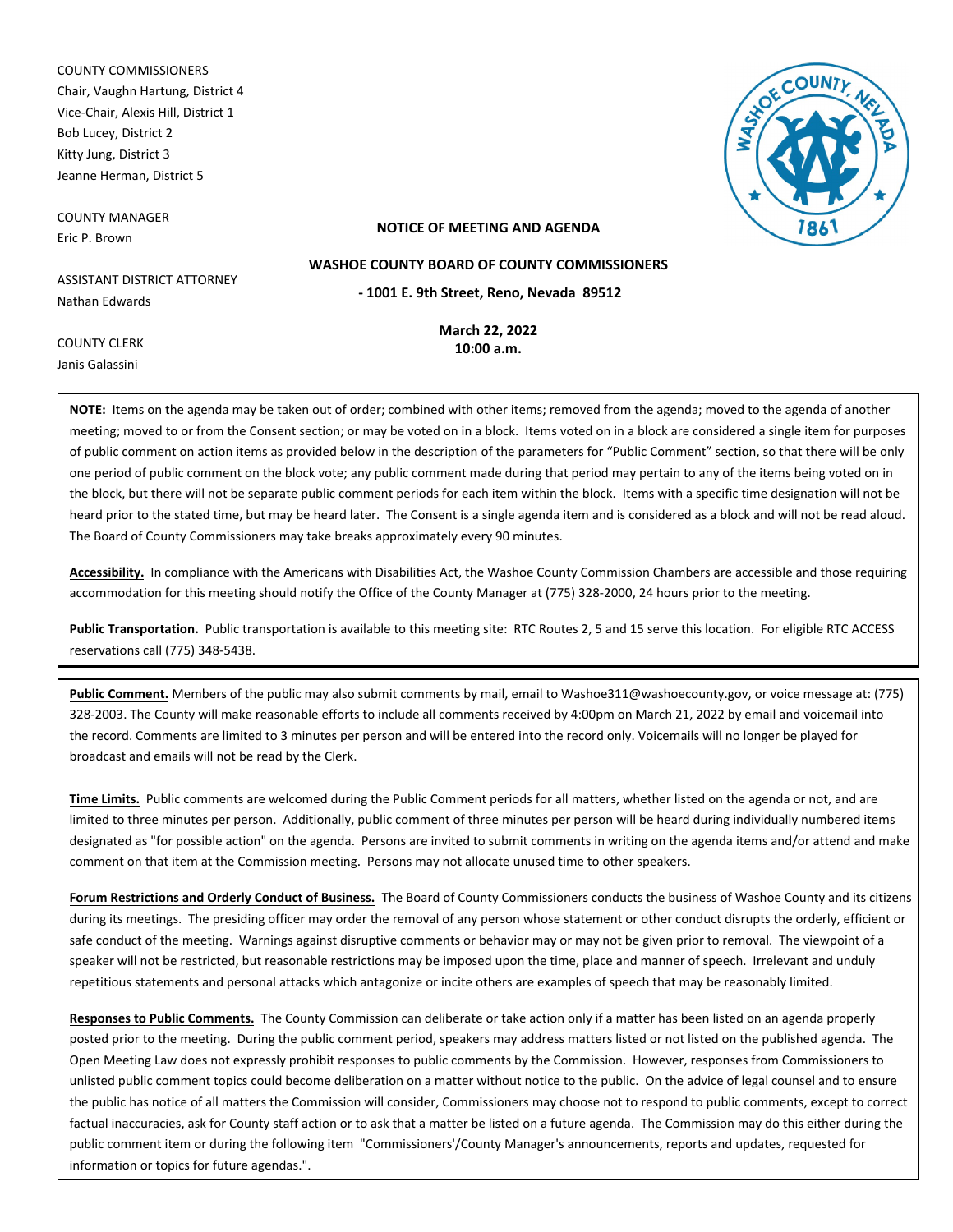Board of County Commissioners Meeting - March 22, 2022

Pursuant to NRS 241.020, the Agenda for the Board of County Commissioners has been posted at the following locations: Washoe County Administration Building (1001 E. 9th Street, Bldg. A), Washoe County Courthouse-Second Judicial District Court (75 Court Street), Reno City Hall - Clerk's Office (1 E. 1st Street); Sparks Justice Court (1675 East Prater Way); www.washoecounty.gov/bcc/board\_committees/ and https://notice.nv.gov.

Although no longer required under NRS 241.020, the agenda has been physically posted at the following locations: Washoe County Courthouse-Second Judicial District Court (75 Court Street), Reno City Hall - Clerk's Office (1 E. 1st Street), Sparks Justice Court (1675 East Prater Way).

Support documentation for the items on the agenda, provided to the Washoe County Board of Commissioners is available to members of the public at the County Manager's Office (1001 E. 9th Street, Bldg. A, 2nd Floor, Reno, Nevada) Erick Willrich, Assistant to the County Manager, (775) 328-2000 and on Washoe County's website www.washoecounty.gov/bcc <http://www.washoecounty.gov/bcc>

# **10:00 a.m.**

- 1. Salute to the flag.
- 2. Roll call.
- 3. Public Comment. Comment heard under this item will be limited to three minutes per person and may pertain to matters both on and off the Commission agenda. The Commission will also hear public comment during individual action items, with comment limited to three minutes per person. Comments are to be made to the Commission as a whole.
- 4. Commissioners'/County Manager's announcements, reports and updates to include boards and commissions updates, requests for information or topics for future agendas. (No discussion among Commissioners will take place on this item.)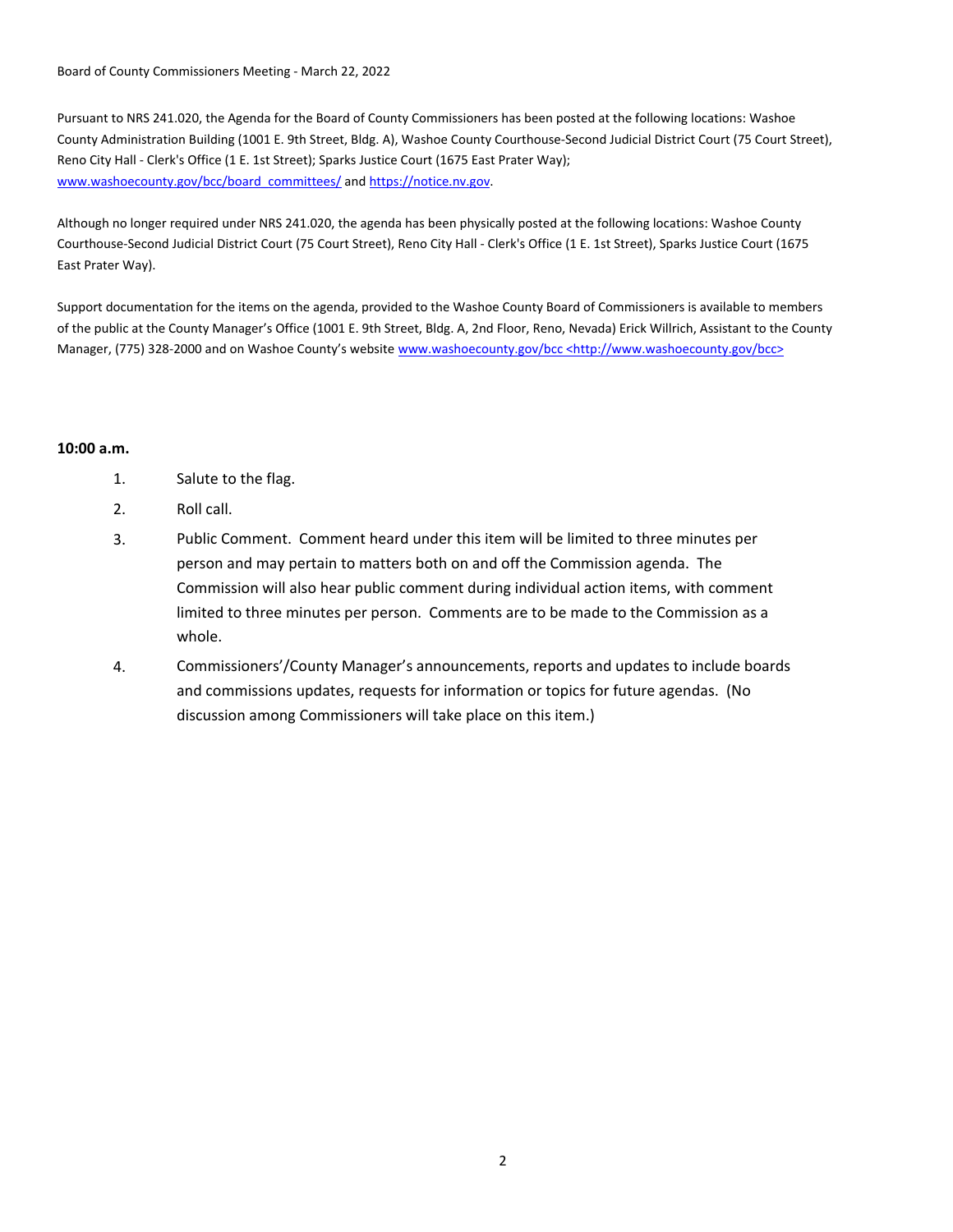# **5. Donations. (FOR POSSIBLE ACTION)**

Recommendation to accept a donation of two Commander 3400 Mobile Surveillance Trailers valued at [\$163,238.00] from the Washoe County Honorary Deputies Association through a gracious donation from the E. L. Wiegand Foundation to the Washoe County Sheriff's Office Special Operations Division. Sheriff. (All Commission Districts.) FOR POSSIBLE ACTION 5.A.1.

*Attachments:* [BCC 03-22-22 Commander Trailers Staff Report](http://washoe-nv.legistar.com/gateway.aspx?M=F&ID=3647685b-eefe-4e8b-8391-8ba5f644f17e.doc)

# **6. Consent Items. (FOR POSSIBLE ACTION)**

Approval of minutes for the Board of County Commissioners' regular meetings of February 8, 2022; February 15, 2022; and February 22, 2022. Clerk. (All Commission Districts.) FOR POSSIBLE ACTION 6.A.1.

> [2022-02-08 W](http://washoe-nv.legistar.com/gateway.aspx?M=F&ID=3462e1d3-6835-4508-9bde-40fe1f09bf52.pdf) [2022-02-15 W](http://washoe-nv.legistar.com/gateway.aspx?M=F&ID=06125395-e2f2-44f9-8920-b98c17b7fce4.pdf) [2022-02-22 W](http://washoe-nv.legistar.com/gateway.aspx?M=F&ID=6e7a83e6-1d79-4f96-a5b9-b6578b18bfe7.pdf) *Attachments:*

Acknowledge and approve correction to the Board of County Commissioners meeting minutes of December 14, 2021 to include the approval of Agenda Item 9. Clerk . (All Commission Districts.) FOR POSSIBLE ACTION 6.A.2.

> [2022-03-22 Staff Report to Correct Minutes from 2019-12-14](http://washoe-nv.legistar.com/gateway.aspx?M=F&ID=6a2850f1-f8da-4e30-8a24-04adb7fc0dd8.pdf) [BCC2021-12-14CorrectedW](http://washoe-nv.legistar.com/gateway.aspx?M=F&ID=4f967df7-e6ab-4b61-b0d3-3804d598b2ec.pdf) *Attachments:*

Recommendation to 1) approve roll change requests, pursuant to NRS 361.765 and/or NRS 361.768, for errors discovered on the 2020/2021 and 2021/2022 secured and unsecured tax rolls 2) authorize Chair to execute the changes described in Exhibits A and B and 3) direct the Washoe County Treasurer to correct the error(s). [cumulative amount of decrease to all taxing entities \$61,273.40]. Assessor. (All Commission Districts.) FOR POSSIBLE ACTION 6.B.1.

[BCC 3/22/22 - Assessor - Staff Report Roll Change Requests](http://washoe-nv.legistar.com/gateway.aspx?M=F&ID=8d2af594-cdc7-4295-a9b5-266553f7b039.docx) [BCC 3/22/22 - Assessor - Exhibit A](http://washoe-nv.legistar.com/gateway.aspx?M=F&ID=5fb078ea-1ff1-449c-b5ee-a0e5bcf4817a.pdf) [BCC 3/22/22 - Assessor - Exhibit B](http://washoe-nv.legistar.com/gateway.aspx?M=F&ID=cba55a33-056a-4a07-840f-5f9e7ce3104c.pdf) *Attachments:*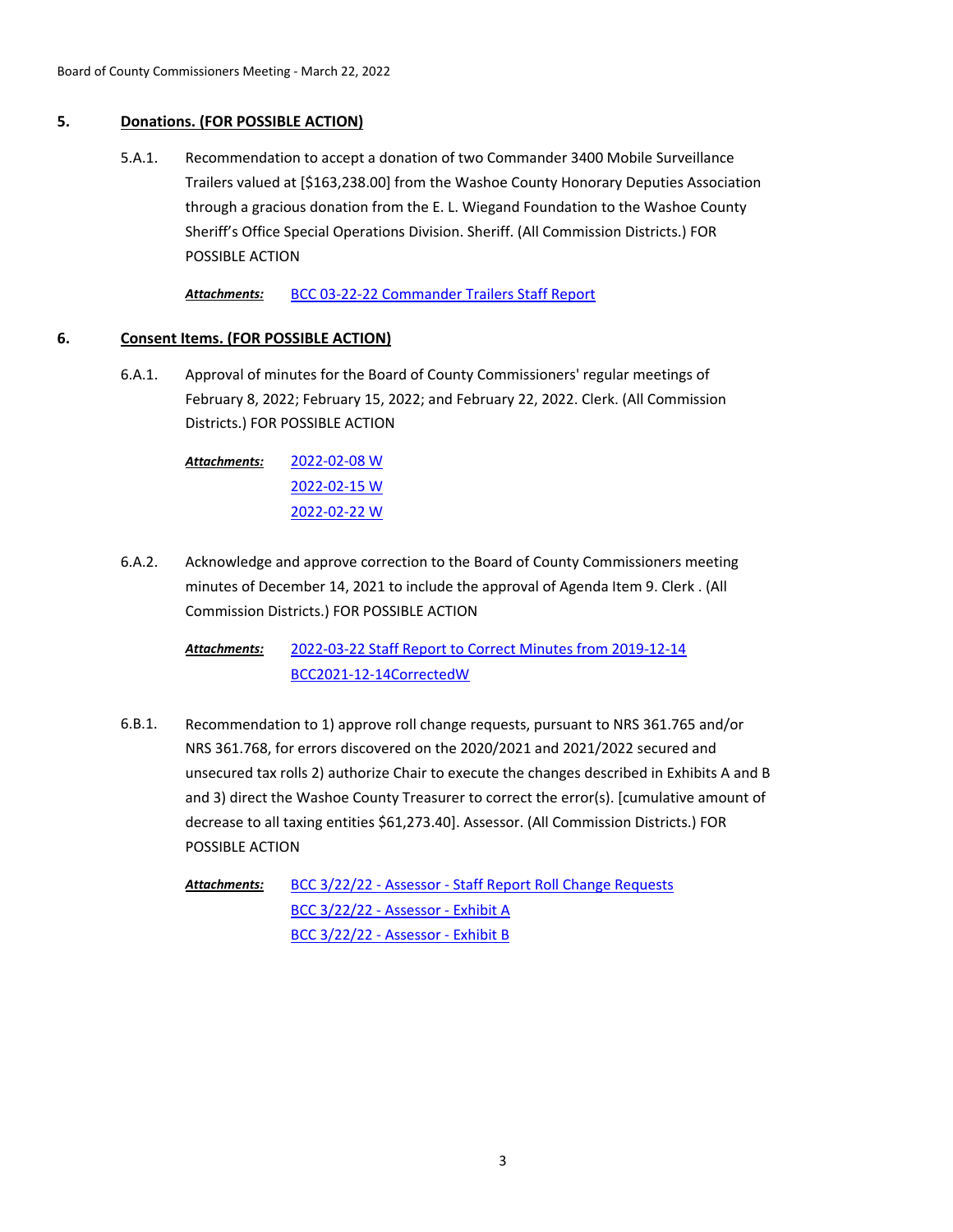Recommendation to: (1) adopt a Resolution of Intent (R22-47) to execute the following right-of-way acquisition deeds and easement deeds between Washoe County and the Regional Transportation Commission to support the Sky Vista Widening Project: a right-of-way acquisition totaling ±18 square feet and a temporary construction easement totaling ±445 square feet on APN 550-020-19; a temporary construction easement totaling ±48,364 square feet, a drainage easement totaling ±2,553 square feet, and a public use easement totaling ±276 square feet on APN 550-020-21; a right-of-way acquisition totaling ±14,458 square feet, a temporary construction easement totaling ±22,549 square feet, a drainage easement totaling ±10,770 square feet, and a public use easement totaling ±2,737 square feet on APN 550-020-22, part of North Valleys Regional Park [at the appraised value of \$38,980.00 or through a transfer of land valued equal to or greater than the appraised value that meets Land and Water Conservation Fund grant criteria and is approved by Community Services Department staff]; and (2) set a public hearing on the matter for April 12, 2022. Community Services. (Commission District 5.) FOR POSSIBLE ACTION 6.C.1.

[BCC - 03-22-22 - Staff Report - Sky Vista Resolution](http://washoe-nv.legistar.com/gateway.aspx?M=F&ID=9cec7285-ca77-4181-99c5-e6fb83b367c7.doc) [BCC - 03-22-22 - Reso of Intent - Sky Vista](http://washoe-nv.legistar.com/gateway.aspx?M=F&ID=f20e8eba-e23d-4f64-b402-c1ef96912af0.docx) *Attachments:*

Recommendation to approve budget amendments totaling an increase of [\$101,635.00; \$11,874.00 county match] in both revenue and expense to the FY22 Centers for Disease Control and Prevention (CDC) Public Health Preparedness BP2 Carryover Program Grant Subaward retroactive to July 1, 2021 through June 30, 2022 and direct the Comptroller's Office to make the appropriate budget amendments. Health District. (All Commission Districts.) FOR POSSIBLE ACTION 6.D.1.

BCC Staff Report\_FY22\_PHP Carryover\_03-22-22.docx.doc [SG 25544 Washoe County Health District\(6-30-22\)FINAL.pdf](http://washoe-nv.legistar.com/gateway.aspx?M=F&ID=0da58a50-c6d2-4a5b-84ae-444db0bd7b46.pdf) *Attachments:*

Recommendation to approve a Public Service Intern classification to be titled Public Service Intern (M) (salary range: \$15.00 - \$18.00) effective retroactively to February 23, 2022 - March 27, 2024 to respond to the current labor market, to provide the flexibility for Washoe County departments to attract top talent for Public Service Intern positions; and authorize Human Resources to make the necessary changes. [No fiscal impact] Human Resources. (All Commission Districts.) FOR POSSIBLE ACTION 6.E.1.

*Attachments:* [Staff Report - Public Service Intern Pay](http://washoe-nv.legistar.com/gateway.aspx?M=F&ID=8bd18f94-68eb-440d-b4c3-b73b9acf8d80.docx)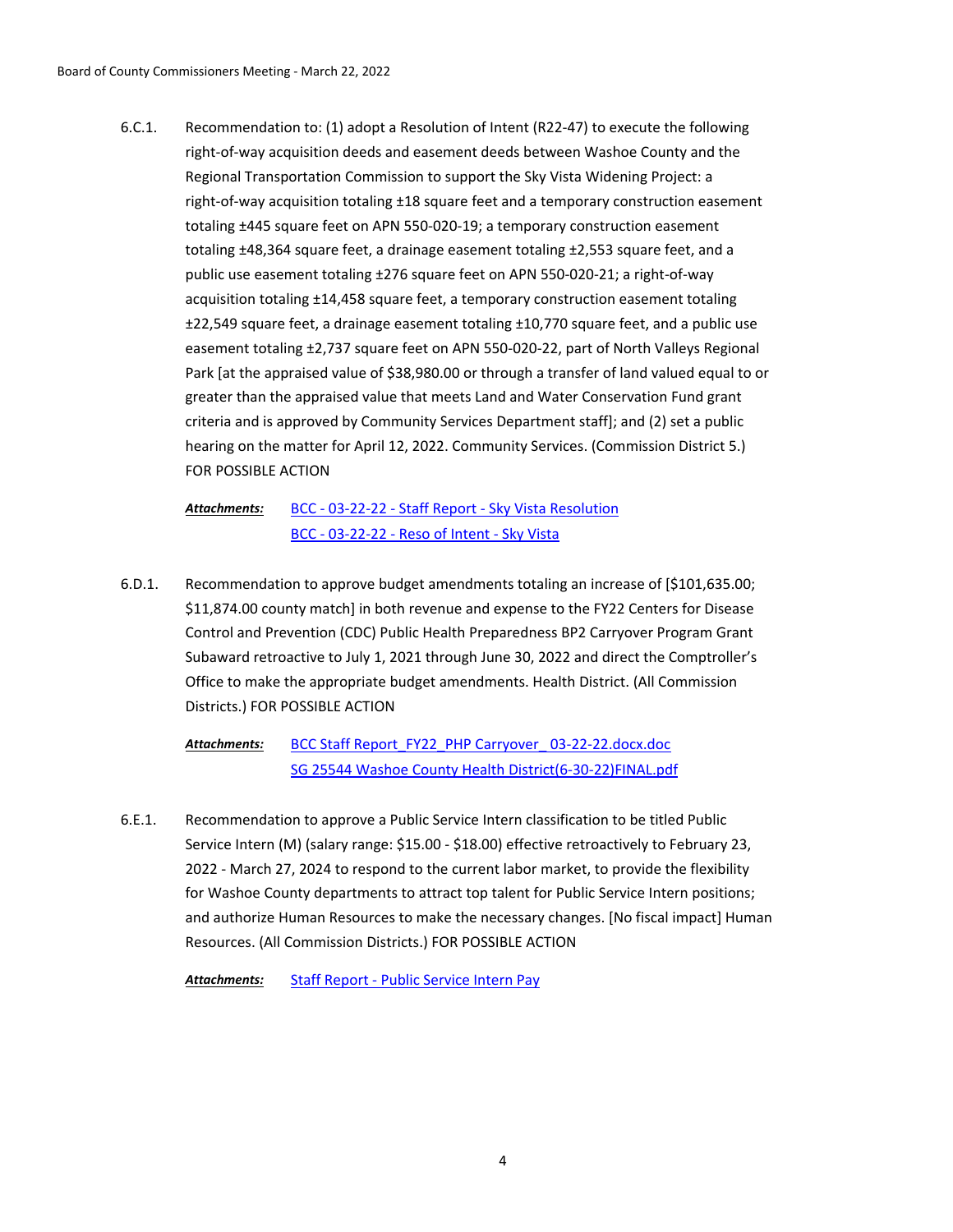Recommendation to approve the appointment of Charlene R. Hart on the Washoe County Internal Audit Committee to fill a vacancy for a remaining term starting on March 22, 2022 and ending on June 30, 2024 or until such time as a successor is appointed. Manager's Office. (All Commission Districts.) FOR POSSIBLE ACTION 6.F.1.

[03.22.22 BCC Staff Report - Internal Audit Committee](http://washoe-nv.legistar.com/gateway.aspx?M=F&ID=e3b27923-067a-4642-bf33-c331df1418fb.pdf)  Appointment *Attachments:*

Recommendation to approve, pursuant to NRS 244.1505, a Community Support grant award to Artown, a nonprofit corporation organized for charitable, religious, or educational purposes, in the amount of \$25,000 to support the month-long summer arts festival, approve the resolution necessary for same; and direct Comptroller's Office to make the appropriate disbursement. Manager's Office. (All Commission Districts.) FOR POSSIBLE ACTION 6.F.2.

[Staff Report Community Support\\_Artown\\_3-22-22](http://washoe-nv.legistar.com/gateway.aspx?M=F&ID=e5221ec7-add0-4378-a2e0-6af9ccab81bf.doc) [Artown Resolution 2022](http://washoe-nv.legistar.com/gateway.aspx?M=F&ID=a6d14c21-140e-44c9-a588-ce8ea6adf8ed.doc) *Attachments:*

Recommendation to approve acceptance of the 2020 High Intensity Drug Trafficking Areas (HIDTA) Northern Nevada Major Crimes/Regional Narcotics Unit funding G20NV0001A [amount not to exceed \$110,000.00, no County match required] for the retroactive period of January 1, 2020 to June 30, 2022 to be used for overtime, and investigative expenses from HIDTA as administered through Las Vegas Metro Police Department, and direct Comptroller's Office to make the necessary budget amendments. Sheriff. (All Commission Districts.) FOR POSSIBLE ACTION 6.G.1.

#### [BCC 03-22-22 - Sheriff - 2020 HIDTA RNU Funding \[\\$110,000\]](http://washoe-nv.legistar.com/gateway.aspx?M=F&ID=a18e6d11-0844-44aa-9fdf-3213c091d414.doc) [HIDTA MCU-RNU G20NV0001A Award Doc](http://washoe-nv.legistar.com/gateway.aspx?M=F&ID=71d63ed7-d746-47db-9019-eb715c6b7c52.pdf) *Attachments:*

Recommendation to accept a FY22 Nutrition Services Incentive Program (NSIP) subgrant award from the State of Nevada, Aging and Disability Services Division (ADSD) in the amount of [\$129,515.00; no county match] retroactive from October 1, 2021 to September 30, 2022 to supplement food costs for the Older Americans Act Title III congregate and home-delivered meal programs; and authorize the Director of Human Services Agency to retroactively execute the grant subaward and related documents; and direct the Comptroller's Office to make the necessary budget amendments. Human Services Agency. (All Commission Districts.) FOR POSSIBLE ACTION 6.H.1.

[BCC 03-22-22 TMP5901 Accept FY22 NSIP \[\\$129,515.00; no](http://washoe-nv.legistar.com/gateway.aspx?M=F&ID=f2258154-87e5-41cc-8eb4-68a2ba1eba2e.doc)  county match] [16-000-57-NX-22 NOSA \(002\)](http://washoe-nv.legistar.com/gateway.aspx?M=F&ID=1c9eb013-0a05-4654-a91b-e23b60092160.pdf) *Attachments:*

# **End of Consent Items**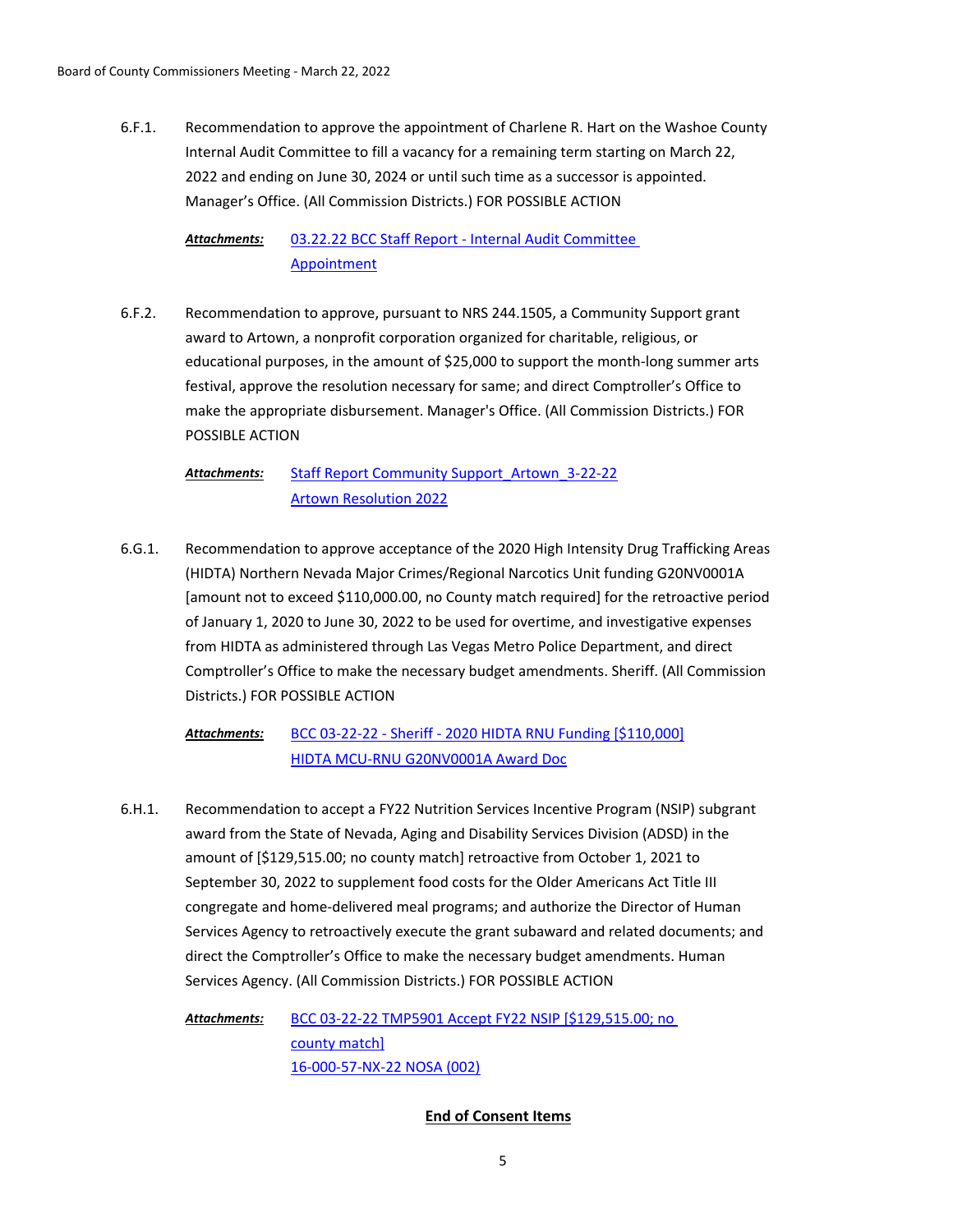Discussion, possible approval, and possible direction to staff concerning Commissioner Herman's proposed election integrity resolution. This item may include consideration of any of the 20 items proposed for adoption in the proposed resolution, including items concerning voter registration requirements by verification through various databases dealing with things like residency and citizenship, ballot forms, mailing requirements for ballots including possible use of "return receipt requested" service for all mailed ballots, National Guard and/or Sheriff's Office deputies being present at polls, reviews and possible changes to voter rolls and statewide voter registration list, staffing matters for all aspects of election operations within the county including use of bipartisan teams where possible and use of only Washoe County residents as poll workers, requiring approval by central committees of political parties for membership on these bipartisan teams, determining shifts for bipartisan teams and other workers in connection with elections, procedures and measures for scanning and entering mail ballots into the system upon receipt, use of different colors or watermarks for ballots, use of "stealth paper ballots" including use of carbon-copy paper for ballots, limiting the amount of private contributions that can be accepted by the county for use by the Registrar of Voters in connection with elections operations, quarterly reporting by the registrar on election security and related matters, ensuring ballot counting is public and continues unabated when counting starts and when polls are closed, requiring provisional ballots for same day voter registrations and/or possibly using different colors for those ballots, purging voter registration records by putting an expiration date on registrations 5 years after original registration, requiring renewal notices for registration records that are up for expiration if the previous item is adopted, setting a blanket 10 year retention requirement for election records, and other additional measures to ensure security in connection with the elections processes of the county. This discussion and possible action on this item will also involve consideration of the legal analysis and authorities for the county to address election matters, as well as limitations on the county's powers, and will involve consideration of factual, practical, and financial considerations connected with possible implementation of any of the proposed items in the resolution. Possible action may include approval or denial of the resolutions, with or without appropriate modifications, based on the information received during the item's presentation in the meeting. Manager's Office. (All Commission Districts.) FOR POSSIBLE ACTION 7.

[3-22-22\\_Staff Report Voter Resolution - 3-22-22](http://washoe-nv.legistar.com/gateway.aspx?M=F&ID=4fd60194-a21f-41ef-ba10-04dfda4f7c9b.doc) *Attachments:*

> [3-22-22 Herman Proposal](http://washoe-nv.legistar.com/gateway.aspx?M=F&ID=616ad588-68e9-4e83-8e43-5ff0ec4f5c8b.pdf) [3-22-22\\_Voter Resolution 22-50](http://washoe-nv.legistar.com/gateway.aspx?M=F&ID=df84b0c1-c431-432f-8e75-dc831ff57e5f.docx) [3-22-22\\_AB321](http://washoe-nv.legistar.com/gateway.aspx?M=F&ID=4530e652-39da-47e2-bc71-8fc56cdbf8a9.pdf) [3-22-22\\_LCB File No\\_R098-21A](http://washoe-nv.legistar.com/gateway.aspx?M=F&ID=83078732-9418-4bc3-bdee-ae3ab4a25f94.pdf) [3-22-22\\_LCB Research Division](http://washoe-nv.legistar.com/gateway.aspx?M=F&ID=4e5643a6-fc18-4360-8416-6364f37ec97c.pdf) [3-22-22\\_Legal Memo and Analysis of Proposed Election Integrity](http://washoe-nv.legistar.com/gateway.aspx?M=F&ID=cb2bbbed-7341-46e7-bb8d-47f63ca90111.docx) Resolution 2022 Memo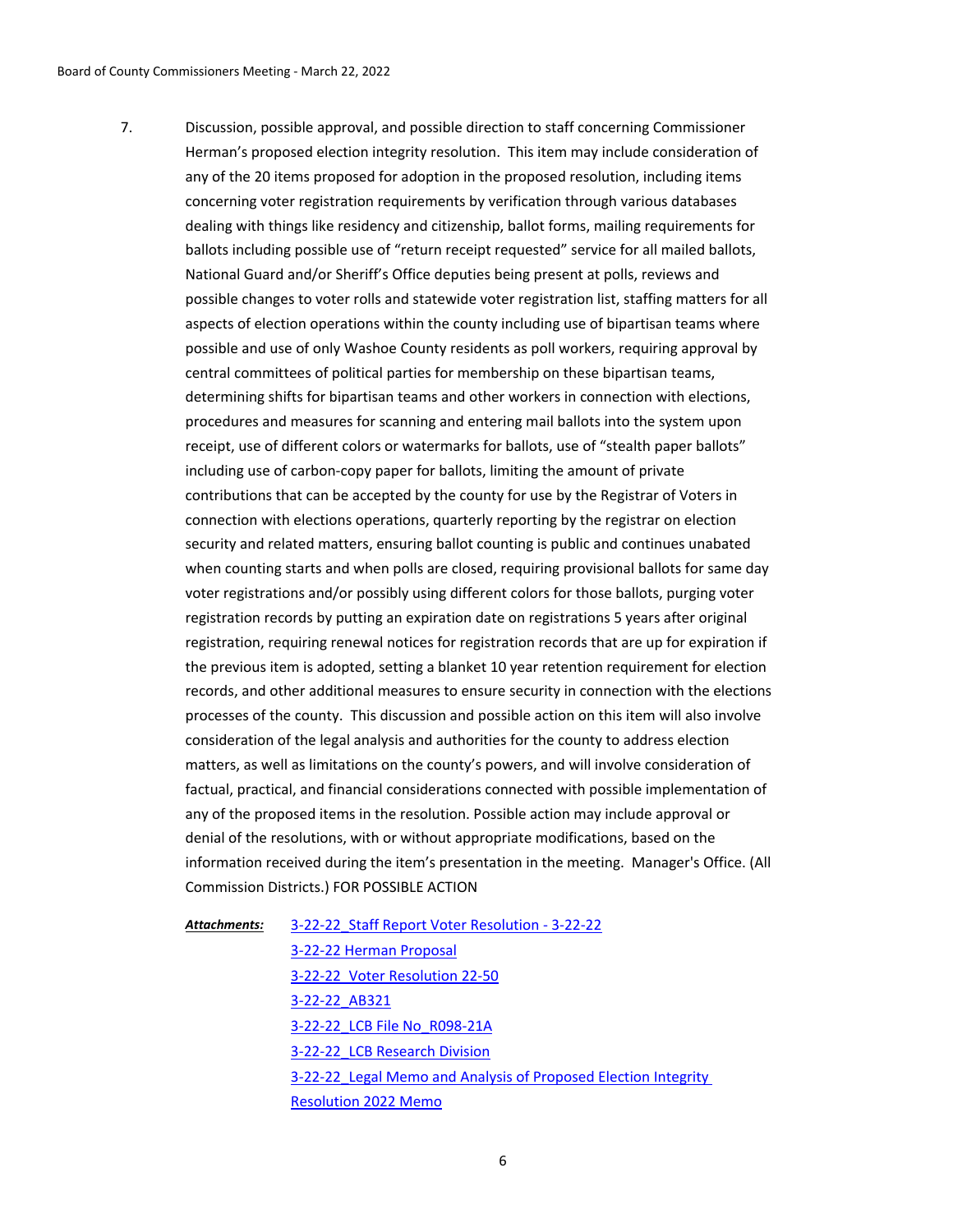Recommendation to approve the creation of one new full-time Facility Technician position, pay grade K; and one new full-time Maintenance Worker-Facilities, pay grade C (Community Services Department - Facility Operations) as reviewed and evaluated by the Job Evaluation Committee (JEC); and authorize Human Resources to make the necessary changes. [Total fiscal impact \$ 164,379.00 annually.] Community Services. (All Commission Districts.) FOR POSSIBLE ACTION 8.

*Attachments:* [BCC 03-22-22 - Staff Report for CARES facility positions](http://washoe-nv.legistar.com/gateway.aspx?M=F&ID=013a84f5-8347-4764-af14-397f68f9bf46.docx)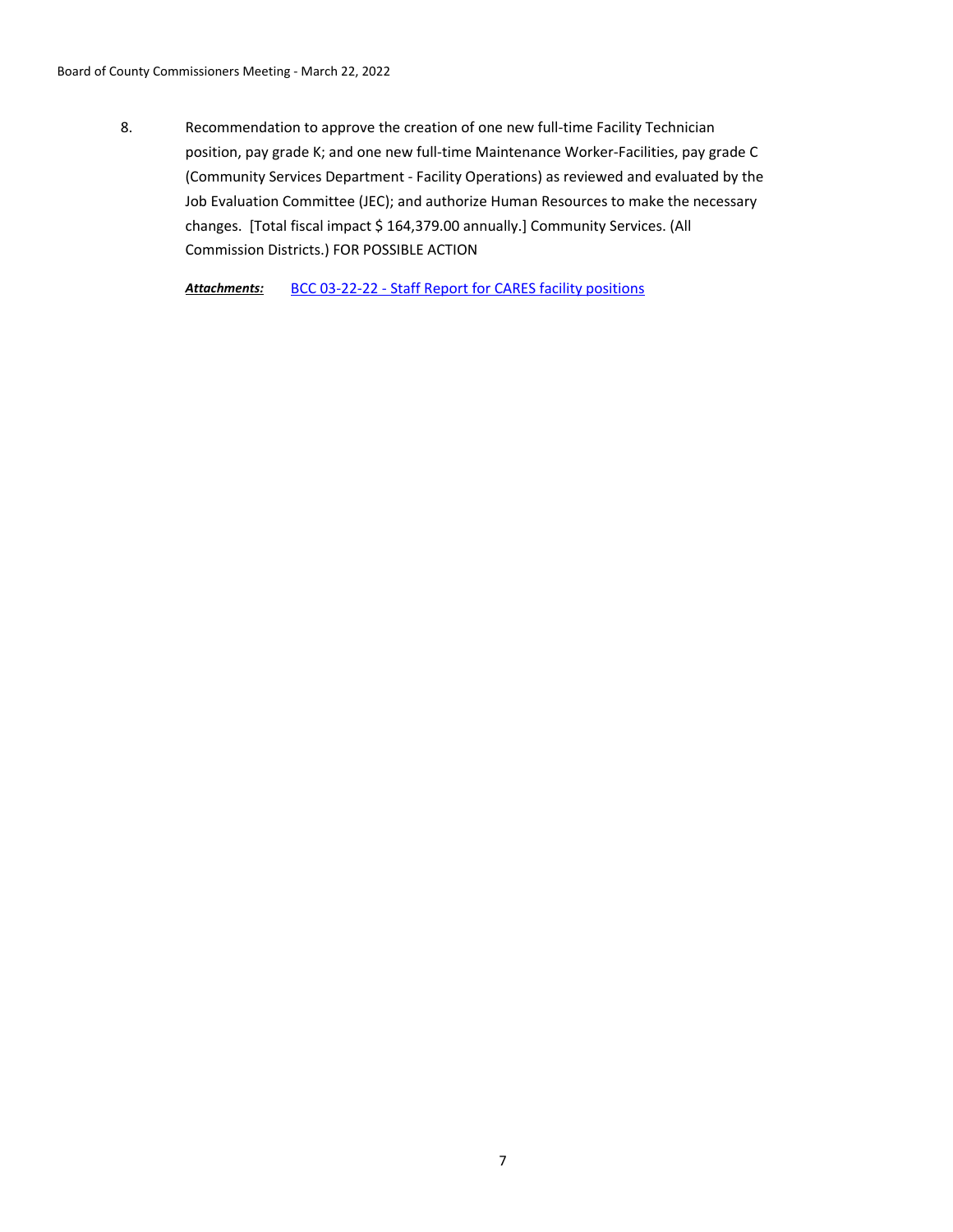Recommendation to: (1) approve a Boundary Line Adjustment (BLA) Purchase and Sale Agreement outlining the terms of a Boundary Line Adjustment between Washoe County and River Bend Mobile Home Park and Storage, LLC, to exchange the inland portion of a Washoe County property (currently identified as Assessor's Parcel Number 038-100-34 and commonly known as the Riverbend Property) located along old US Hwy 40 in Verdi, NV for the riverfront portion of the adjacent properties (currently identified as Assessor's Parcel Numbers 038-112-01, 038-112-02, 038-112-03, 038-112-04, and 038-112-12) owned by River Bend Mobile Home Park and Storage, LLC; (2) approve the associated BLA Deed; (3) approve a Declaration of Restrictive and Affirmative Covenants ensuring that the County's new parcel resulting from the BLA would be managed pursuant to Washoe County Code and only open for public use during daylight hours; (4) approve a Utilities, Drainage, Pedestrian Access and Trail Access Easement, which would result in (A) Washoe County granting the following easements across the County's new property to River Bend Mobile Home Park and Storage, LLC, to support a future development project on River Bend's new property resulting from the BLA: (i) two twenty-five-feet-wide, non-exclusive, relocatable utilities easements totaling no more than 15, 138 sf for the purpose of constructing underground utilities; (ii) a blanket stormwater easement to allow for the conveyance of stormwater; (iii) two twenty-five-feet-wide, non-exclusive, relocatable drainage easements totaling no more than 13,358 square feet for the purpose of constructing underground stormwater facilities, including piping and channels; (iv) two fifteen-feet-wide, non-exclusive, relocatable, pedestrian access easements totaling no more than 17,164 square feet for the purpose of providing pedestrian access from the adjacent property to the County's new property; and (B) River Bend Mobile Home Park and Storage, LLC granting Washoe County two fifteen-feet-wide, relocatable, non-exclusive trail access easements across River Bend Mobile Home Park and Storage, LLC's new property resulting from the BLA for the purpose of accessing and maintaining a future trail system on the County's new parcel; (5) if approved, authorize the Chair to execute the aforementioned agreements and deeds on behalf of the County; and (6) authorize Assistant County Manager, Dave Solaro, to execute any and all other required documents necessary to complete the BLA. Community Services. (Commission District 1.) FOR POSSIBLE ACTION 9.

*Attachments:*

[BCC - 03-22-22 - Staff Report - River Bend BLA Packet](http://washoe-nv.legistar.com/gateway.aspx?M=F&ID=fd4242c0-8e0f-4f02-a3d4-a4241b317df5.docx) [BCC - 03-22-22 - River Bend BLA PSA](http://washoe-nv.legistar.com/gateway.aspx?M=F&ID=9ac60c9c-9049-450c-8819-9fabc26b91d5.pdf)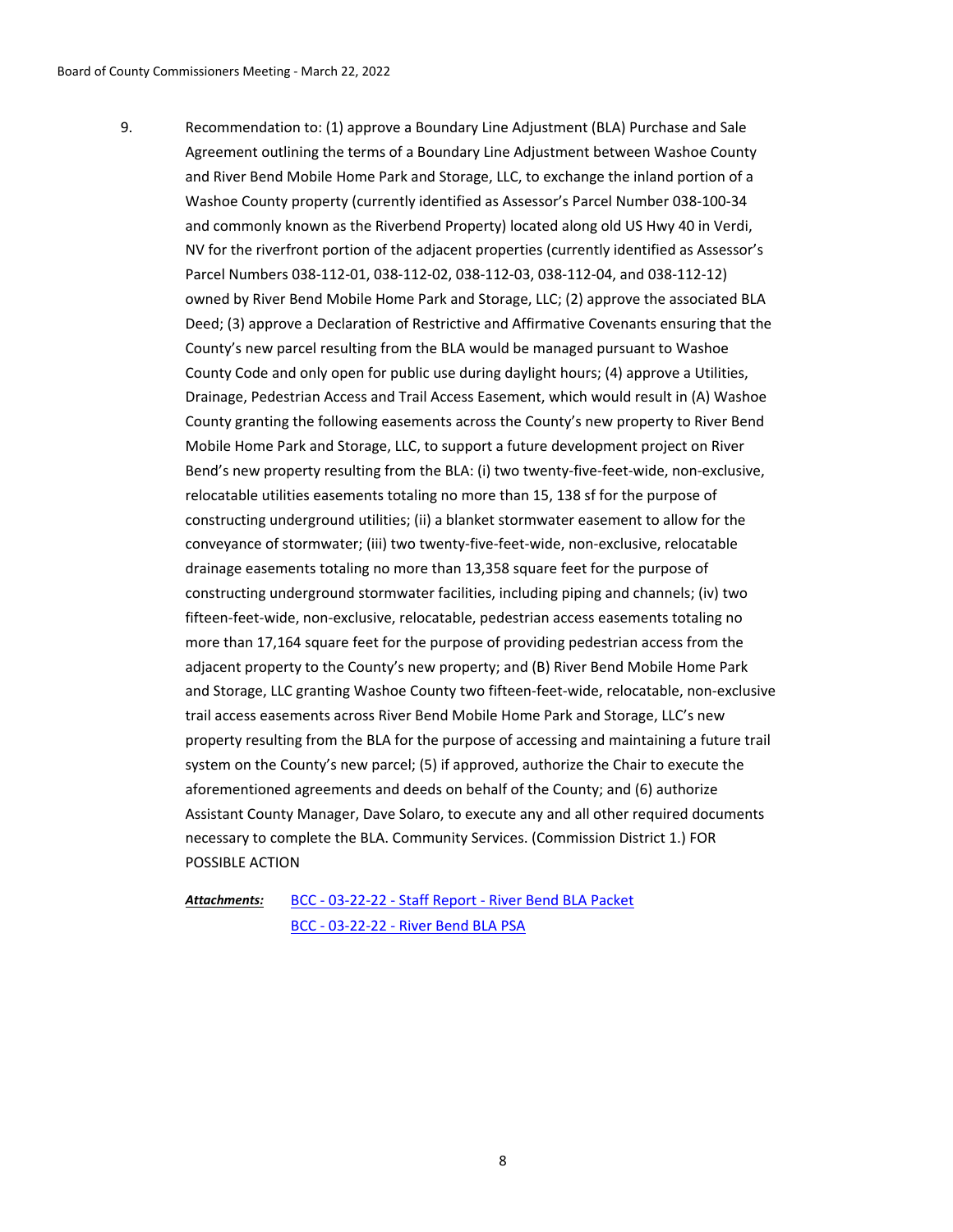Recommendation to retroactively approve contracts and purchases that have exceeded and are expected to exceed [\$100,000.00] that include emergency purchases in response to COVID-19 pandemic, homeless services and necessary goods and services for all County departments. A full list of specific contract, vendors, and amounts is viewable in the staff report. The aggregate amount of known expenditures under these contracts to date is \$21,418,019.64. Comptroller. (All Commission Districts.) FOR POSSIBLE ACTION 10.

# *Attachments:* [Staff report for \\$100000 purchases - w Large changes 3.2.22](http://washoe-nv.legistar.com/gateway.aspx?M=F&ID=00ebb1ae-adc9-42d6-b3e0-8ca4b3a17e39.doc)

Recommendation to approve an Interlocal Contract between the Department of Health and Human Services (Division of Health Care Financing and Policy) and the County of Washoe to authorize Human Services Agency to participate in claiming allowable reimbursements covered under Federal Title XIX of the Social Security Act, for activities performed for Medicaid Targeted Case Management (TCM) Services, Adult Day Health Care Direct Services, and Medicaid Administrative Services, July 1, 2022 to June 30, 2026 for approximately [\$7,526,000.00] for SFY 2023, [\$7,902,300.00] for SFY 2024, [\$8,297,416.00] for SFY 2025, and [\$8,712,286.00] for SFY 2026 with a total reimbursement not to exceed [\$32,438,002.00] for the term of the contract; and if approved, authorize Chairman to execute Contract. Human Services Agency. (All Commission Districts.) FOR POSSIBLE ACTION 11.

[BCC 03-22-22 TMP5788 Approve DHCFP Interlocal TCM\\_Adult](http://washoe-nv.legistar.com/gateway.aspx?M=F&ID=3269fee5-e88e-4e6c-8d9f-5fb9f0721593.doc)  Health [\$32,438,008.00] [25230 Washoe County Human Services Revised](http://washoe-nv.legistar.com/gateway.aspx?M=F&ID=e4e4a035-05e6-4857-8316-458769db2d5e.pdf) *Attachments:*

Recommendation to approve an Interlocal Contract Between Public Agencies between the State of Nevada Department of Health and Human Services Health Care Financing and Policy and Welfare and Supportive Services Divisions and Washoe County to maintain the County Match Program, under Title XIX of the Social Security Act, assistance to individuals in long term care facilities retroactive to July 1, 2021 to June 30, 2023 in total amount not to exceed [\$13,152,047.50 (\$6,525,162.00 for FY22; \$6,626,885.50 for FY23)]; and if approved authorize the Chair to execute the Contract. Human Services Agency. (All Commission Districts.) FOR POSSIBLE ACTION 12.

[BCC 03-22-22 TMP 5930 Approve DHCFP Interlocal Match](http://washoe-nv.legistar.com/gateway.aspx?M=F&ID=c1d9b1bb-848f-42d1-b60f-a813a7481133.doc)  [\$13,152,047.50] [25678 Washoe County Match Contract \(REV\)](http://washoe-nv.legistar.com/gateway.aspx?M=F&ID=f1a17ea9-3aac-4407-8171-4ef87d8c1446.pdf) *Attachments:*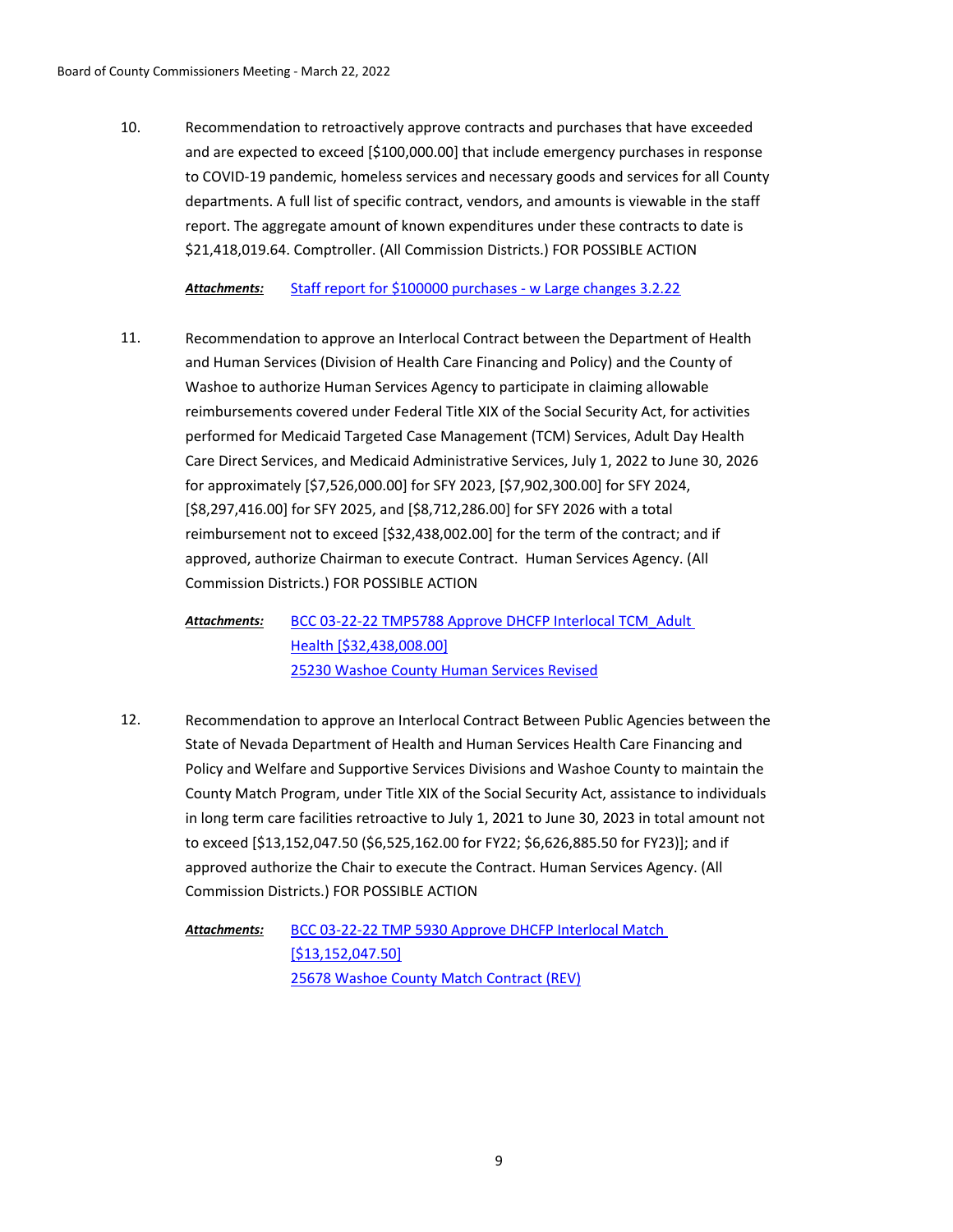Recommendation to retroactively approve an amendment to an Agreement for Professional Services between Washoe County and the Housing Authority of the City of Reno for payment processing services in support of the County's Emergency Rental Assistance 2 allocation from the U.S. Department of the Treasury for a period retroactive from February 22, 2022; to extend term of agreement from June 30, 2022 to December 31, 2022 and increase the cap of emergency rental assistance funds to be disbursed from \$1,525,000 to \$4,300,000 [administrative cost billable at 1.6% remains unchanged]; authorize the Purchasing and Contracts Manager to execute the amended agreement. Item supports Washoe County residents facing possible eviction and/or experiencing housing instability during the COVID-19 pandemic. Manager's Office. (All Commission Districts.) FOR POSSIBLE ACTION 13.

[ERA2 RHA PSA Amendment Staff Report](http://washoe-nv.legistar.com/gateway.aspx?M=F&ID=e5c3f354-3a2d-4357-87b9-f62586c3abb8.docx) [AMENDMENT 1\\_RHA ERA2 Services Agreement](http://washoe-nv.legistar.com/gateway.aspx?M=F&ID=4c214205-c63e-464a-b68f-89a2f1a09da5.pdf) [TMP 5937 - Cost Determination Justification](http://washoe-nv.legistar.com/gateway.aspx?M=F&ID=122c0ab7-6b58-4015-99f2-364ecf6a82b4.pdf) *Attachments:*

Introduction and first reading of an ordinance amending Washoe County Code Chapter 5- Administration and Personnel, Chapter 490, Office of the Public Guardian- Retention of Attorney, authorizing the Washoe County Public Guardian to obtain the assistance of the Washoe County District Attorney's Office for the proper administration of guardianship cases. Approval shall not be construed to authorize the Washoe County District Attorney's Office to represent protected persons directly, including but not limited to any ancillary matters of a private nature such as divorce, trust or estate administration, bankruptcy, criminal defense, civil suits such as breach of contract or tort, or otherwise. Approval shall apply retroactively to any representation heretofore provided by the Washoe County District Attorney's Office to the Washoe County Public Guardian, and for other matters necessarily connected therewith and pertaining thereto; and set a public hearing for possible adoption of the ordinance, for April 12, 2022. Manager's Office. (All Commission Districts.) FOR POSSIBLE ACTION 14.

[DA PG Ordinance 2022 first reading](http://washoe-nv.legistar.com/gateway.aspx?M=F&ID=2a7fe515-1b1e-42f7-8c06-ec724202e37d.doc) [chapter 5 ordinance standing authority in guardianship cases](http://washoe-nv.legistar.com/gateway.aspx?M=F&ID=79ac4887-866a-433c-8828-eb9dc283966d.docx) [Formatted PG Proposed Ordinance](http://washoe-nv.legistar.com/gateway.aspx?M=F&ID=a1e3e39d-f7d6-4177-a0ba-7668c2ede0c2.docx) *Attachments:*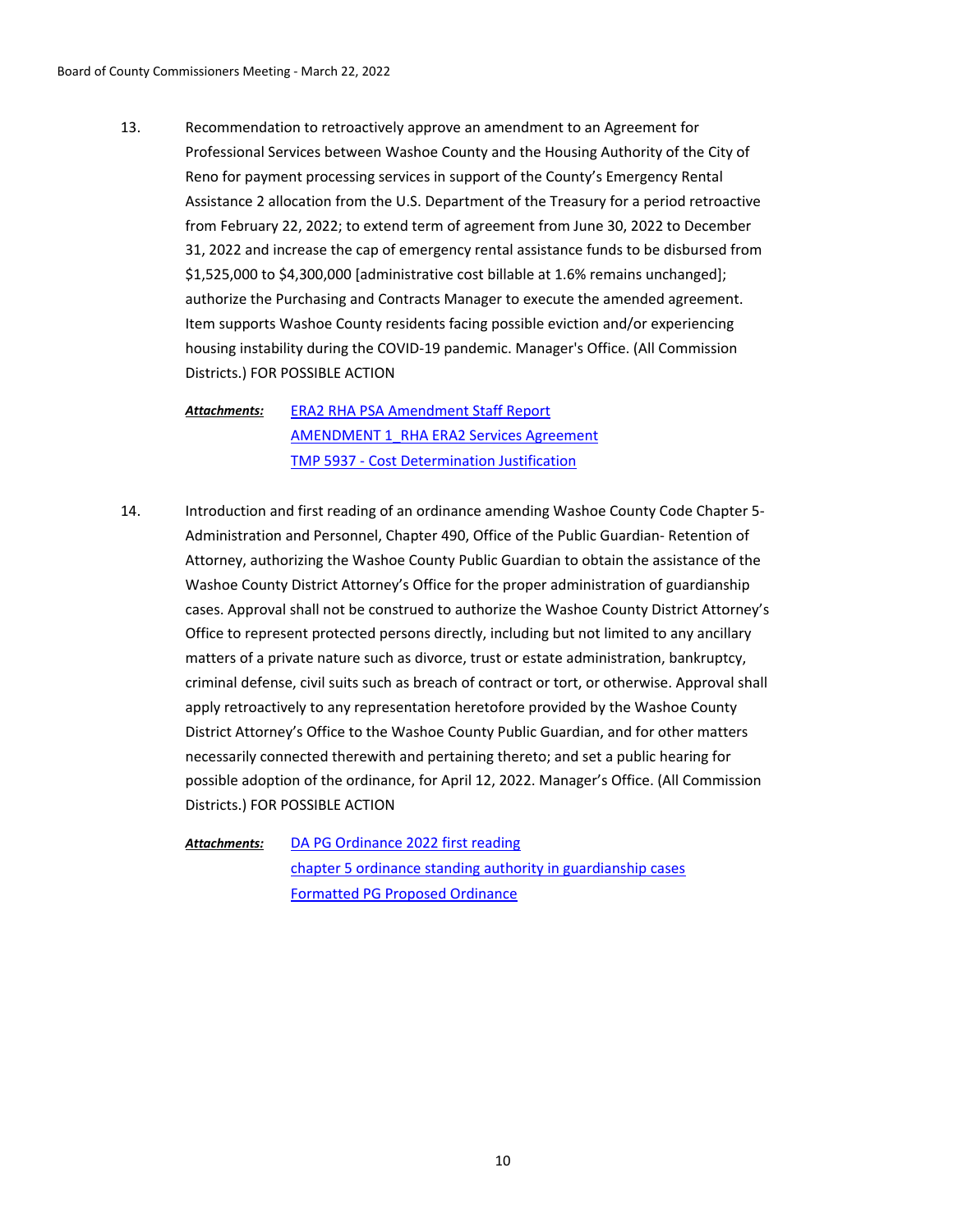Recommendation to acknowledge presentation and possible direction to staff on the Washoe County Financial Outlook for Fiscal Year 2023 and Budget. The overview includes a review of the General Fund's financial results for Fiscal Year 2021, a Mid-Year 2022 review, and economic, revenue and expense trends, Board of County Commissioners strategic goals, known cost increases, and a general outlook for Fiscal Year 2023 and Budget. Manager's Office. (All Commission Districts.) FOR POSSIBLE ACTION 15.

Attachments: Staff Report 3-22-22 FY23 Financial Outlook Presentation

# **Public Hearing. (Note: Due to public testimony and discussion, time expended on the item in this category can vary.)**

*(Note: Items 16. and 17. listed under this heading will be heard on or after 2:00pm. In no case will these items be heard before the stated time.)*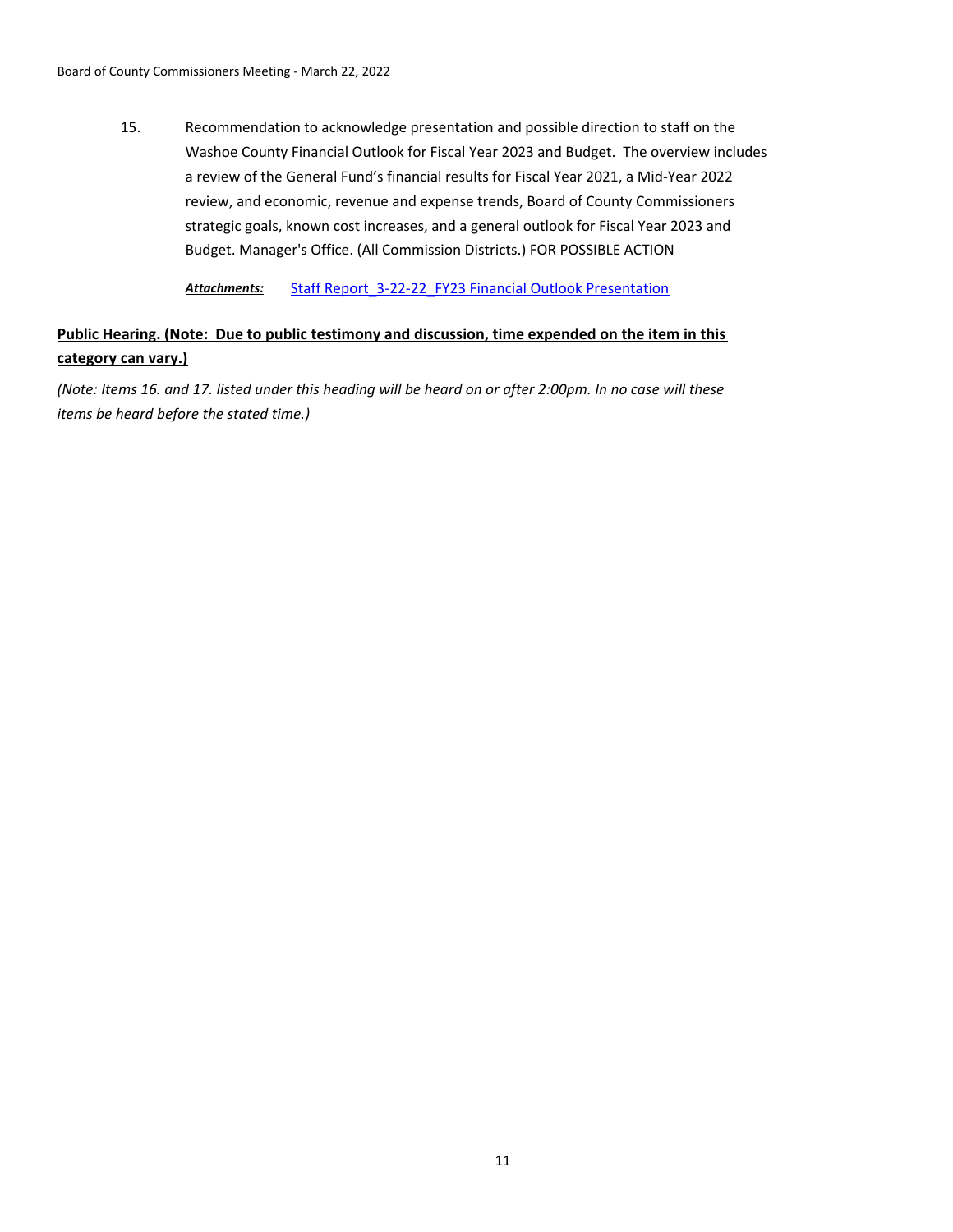Public Hearing: Appeal of the Washoe County Board of Adjustment's approval of: Special Use Permit Case Number WSUP21-0035 (Resort at Tahoe and Residences) to approve a special use permit for major grading of the project site and connector roadways to prepare for the redevelopment of the Tahoe Biltmore property. The applicant is also seeking to vary the following standards from Article 438; Section 110.438.45(a); 110.438.45(b); 110.438.45(c); 110.438.45(f); and 110.438.45(i). The applicant is proposing the excavation of 197,500 cubic yards of material, and 42,000 cubic yards of fill material, and exportation of 155,500 cubic yards of material The applicant for the special use permit is EKN Development Group, owner of 47 Reservoir Road, 101 Lakeview Avenue, 0 Wassou Road, 5 SR 28 and 0 SR 28. (APN: 123-071-04; 123-054-01; 123-053-04; 123-053-02; 123-052-04; 123-052-02; 123-052-03; 123-071-35; 123-071-36; 123-291-01). There are three appellants: (1) North Tahoe Preservation Alliance (NTPA), represented by 16.

Ann Nichols; (2) Doug Flaherty, a resident of Incline Village; and (3) Granite Place Owners Association, represented by Justin Townsend.

The Board of County Commissioners (Board) may affirm, reverse or modify the decision of the Board of Adjustment. The Board's analysis may also include a finding on the issue of standing to bring the appeal in the first place. If the Board modifies or reverses, it may remand the matter back to the Board of Adjustment with instructions. Community Services. (Commission District 1.) FOR POSSIBLE ACTION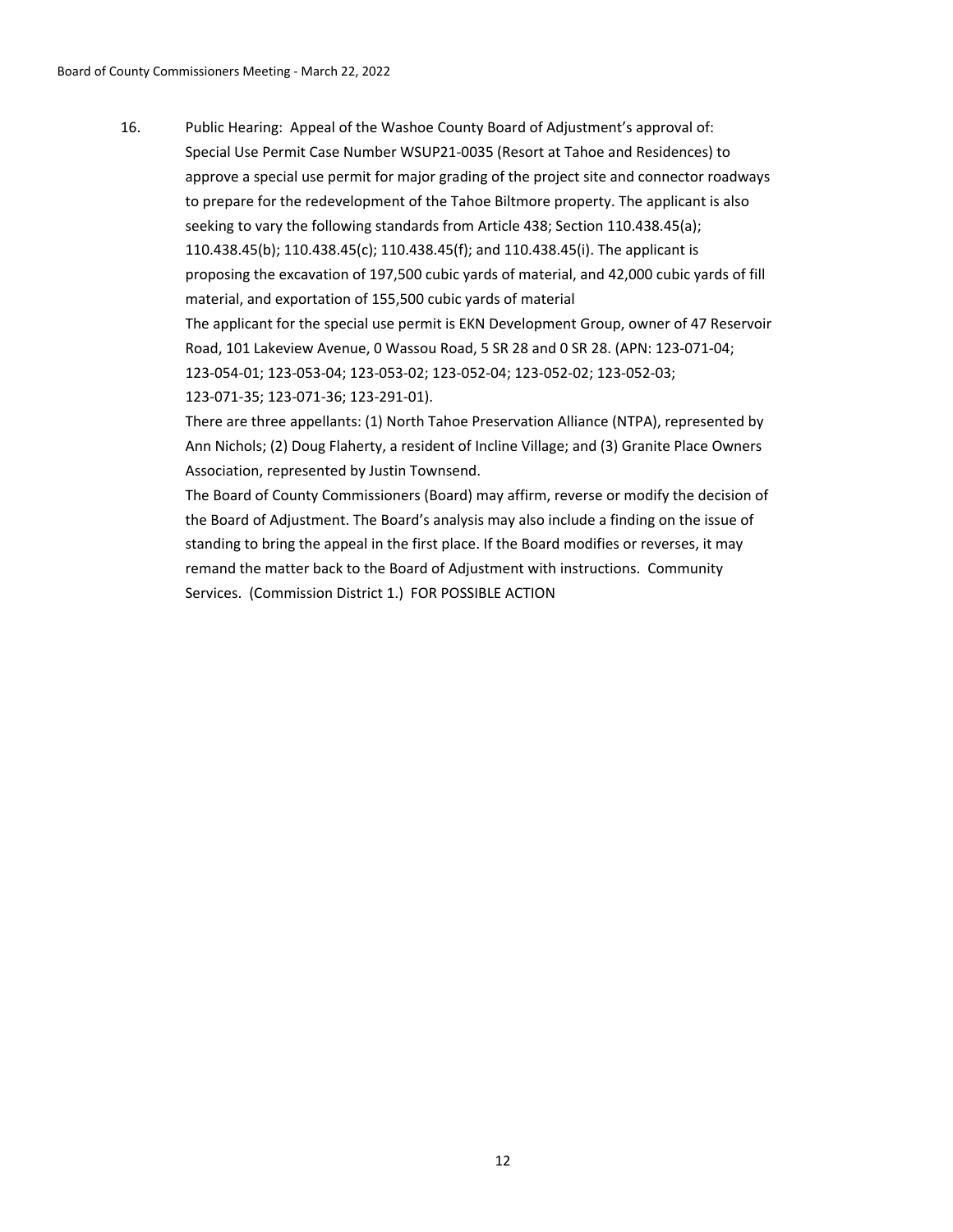| <b>Attachments:</b> | BCC 3-22-22 - Staff Report - Appeal WSUP21-0035 Resort at      |
|---------------------|----------------------------------------------------------------|
|                     | <b>Tahoe &amp; Residences</b>                                  |
|                     | BCC 3-22-22 - Attachment A - North Lake Tahoe Preservation     |
|                     | <b>Alliance Appeal</b>                                         |
|                     | <b>BCC 3-22-22 - Attachment B - Doug Flaherty Appeal</b>       |
|                     | BCC 3-22-22 - Attachment C - Granite Place Owners Association  |
|                     | Appeal                                                         |
|                     | BCC 3-22-22 - Attachment D - BOA Signed Action Order           |
|                     | BCC 3-22-22 - Attachment E - Board of Adjustment Staff Report  |
|                     | BCC 3-22-22 - Attachment F - Board of Adjustment Conditions of |
|                     | Approval                                                       |
|                     | BCC 3-22-22 - Attachment G - Board of Adjustment Draft         |
|                     | <b>Minutes</b>                                                 |
|                     | BCC 3-22-22 - Attachment H - Public Comments                   |
|                     | BCC 3-22-22 - Attachment I - Public Comments 2                 |
|                     | BCC 3-22-22 - Attachment J - BOA Washoe County Staff and       |
|                     | <b>Applicant Presentations</b>                                 |
|                     | BCC 3-22-22 - Attachment K - BOA Recording Dated 02-03-22      |
|                     | BCC 3-22-22 - WSUP21-0035 Appeal Staff Presentation            |
|                     | BCC 3-22-22 - WSUP21-0035 Appeal - Appellant Doug Flaherty     |
|                     | Presentation                                                   |
|                     | BCC 3-22-22 - WSUP21-0035 Appeal - Granite Place; Brief in     |
|                     | Support of Appeal Submitted 3-15-22                            |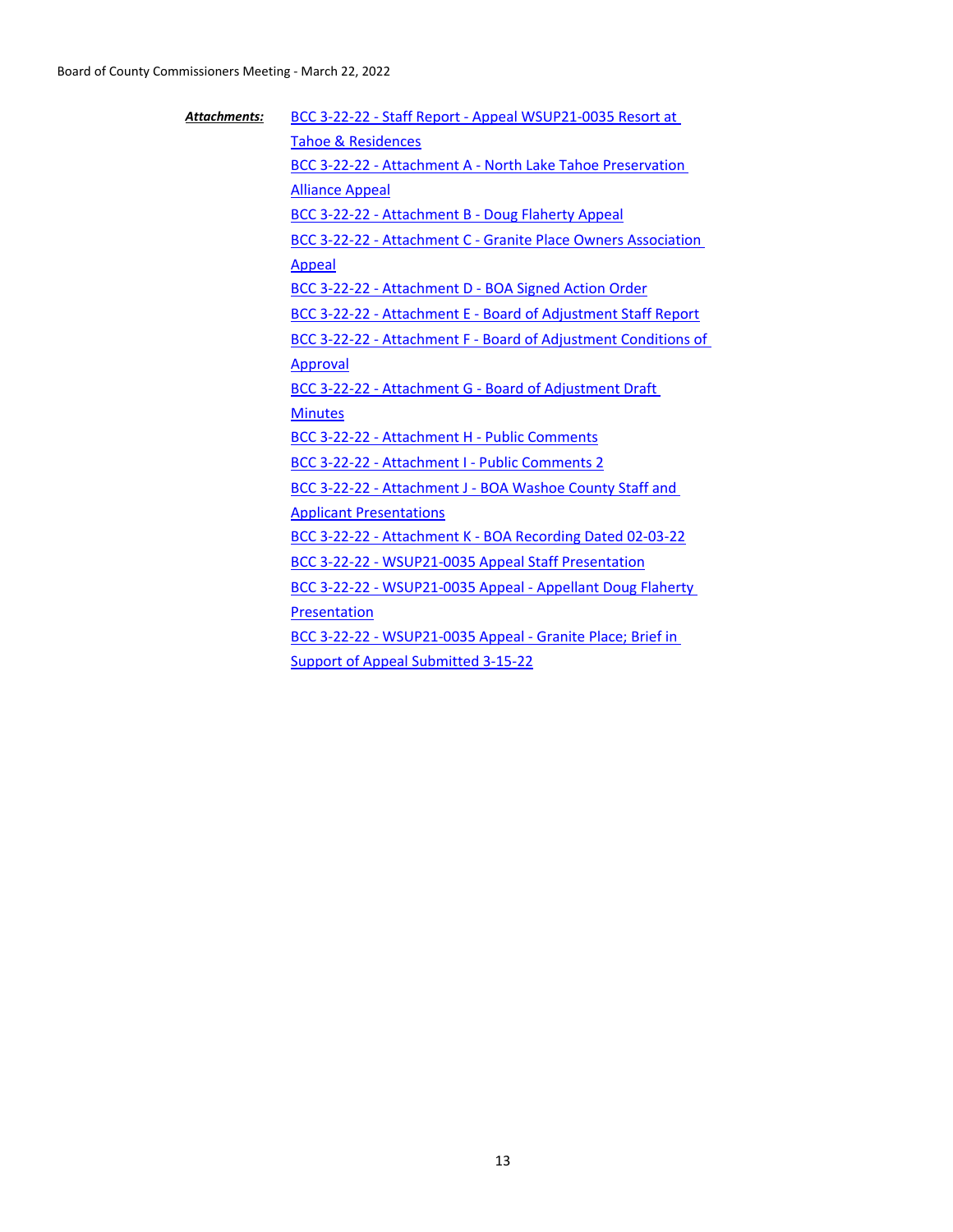Public Hearing: Master Plan Amendment Case Number WMPA21-0008 & Regulatory Zone Amendment Case Number WRZA21-0005 (Highland Village Phase II). 17.

#### Recommendation to:

(1) Amend the Washoe County Master Plan, Sun Valley Area Plan Appendix C - Maps, to reconfigure the boundaries of the Suburban Residential master plan designation, decreasing that designation from 16.7 to 14.7 acres; and reconfigure the boundaries of the Rural master plan designation, increasing that designation from 1.67 to 3.68 acres on three adjacent parcels (APN's 508-020-04, -42 & -44). If adopted, the master plan amendment will take effect after a determination of conformance with the Truckee Meadows Regional Plan by the Truckee Meadows Regional Planning Commission; and

(2) Approve, subject to final approval of the associated master plan amendment and a favorable conformance review by the Truckee Meadows Regional Planning Commission, a regulatory zone amendment to the Sun Valley Regulatory Zone Map to change the regulatory zone on 3 parcels from 16.706 acres of Low Density Suburban (LDS) and 1.676 acres of General Rural (GR) to 14.702 acres of High Density Suburban (HDS) and 3.68 acres of GR on 18.382 acres, and reconfigure the boundaries of the proposed HDS and GR zones on the three adjacent parcels (APN's 508-020-04, -42 & -44).

The Board of County Commissioners may adopt the proposed amendments, may further modify the proposed master plan amendment and refer the matter back to the Planning Commission for its report in accordance with NRS 278.220(4) or the proposed regulatory zone amendment, or may deny the proposed amendments after the public hearing.

If approved, the Board must authorize the chair to sign the resolution(s) to this effect. Community Services. (Commission District 5.) FOR POSSIBLE ACTION

| Attachments: | BCC 3-22-22 - Staff Report - WMPA21-0008 WRZA21-0005 |
|--------------|------------------------------------------------------|
|              | <b>Highland Village Phase II</b>                     |
|              | BCC 3-22-22 - Attachment A - WMPA21-0008 Resolution  |
|              | BCC 3-22-22 - Attachment B - WRZA21-0005 Resolution  |
|              | BCC 3-22-22 - Attachment C - PC MPA Resolution       |
|              | BCC 3-22-22 - Attachment D - PC RZA Resolution       |
|              | BCC 3-22-22 - Attachment E - PC Staff Report         |
|              | BCC 3-22-22 - Attachment F - PC Minutes              |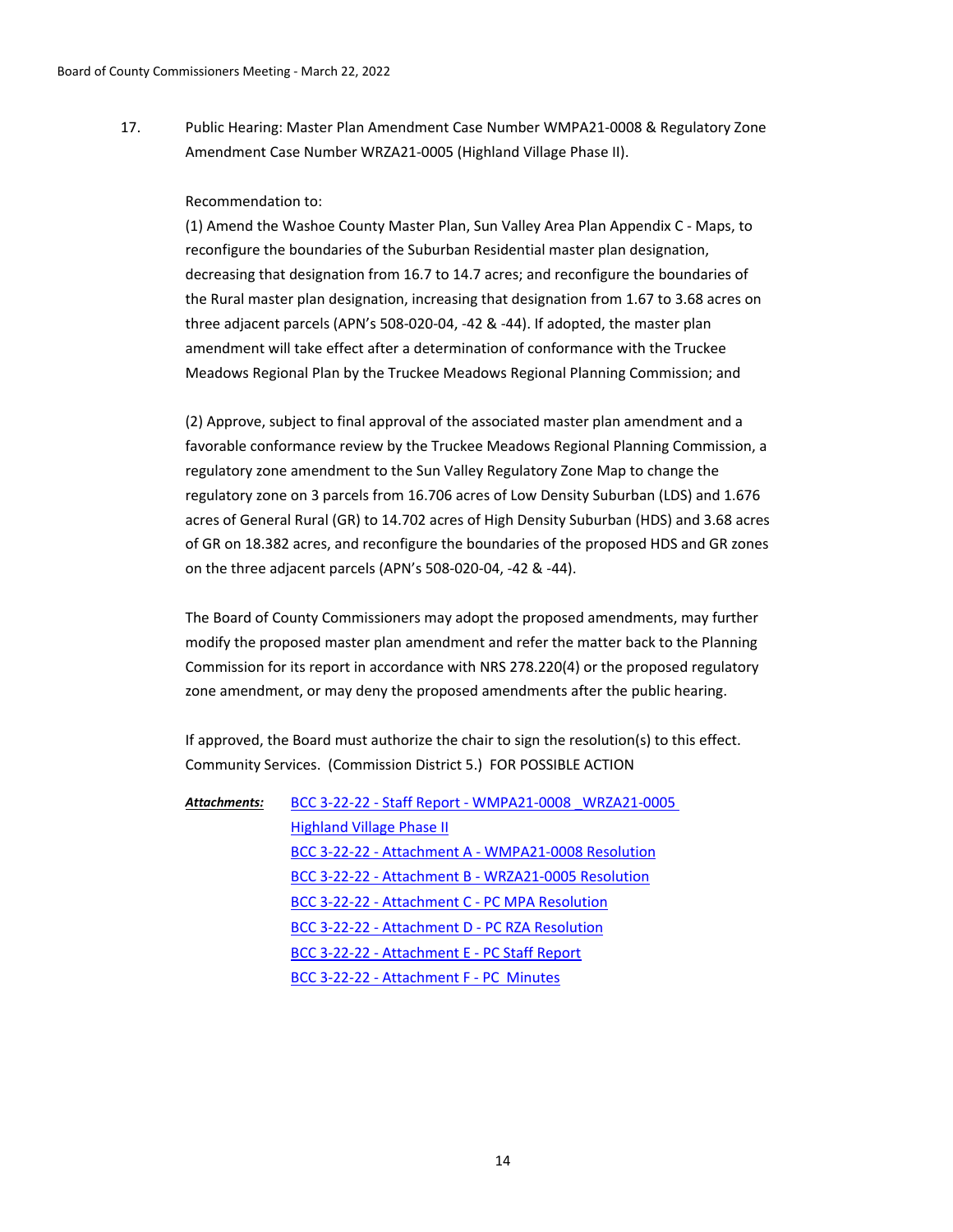- Public Hearing: For possible action to conduct a Public Hearing under the Tax Equity Fiscal Responsibility Act ("TEFRA") and adopt a resolution approving the issuance by the Arizona Industrial Development Authority (Arizona) of not to exceed \$30,000,000 of education revenue bonds on behalf of Pinecrest Academy of Northern Nevada Foundation for purposes, and as required by Internal Revenue code of 1986 section 147(f), as amended. The bonds or a portion thereof will be "private activity bonds" and "qualified  $501(c)(3)$ bonds" for purposes of the Internal Revenue Code of 1986, as amended (the "code"). The revenue from the bond issuance will be used to finance, from time to time, pursuant to a plan of finance (1) existing charter school facilities located at 1150 silent sparrow drive, sparks, in Washoe county, Nevada (the "facilities"); (2) the funding of a debt service reserve fund for the bonds; and (3) the payment of certain costs of issuance of the bonds. the bonds are not a debt or obligation of the county, the county is not a party to the financing and bears no risk in this transaction, either financial or reputational, and has received a letter of indemnification from the borrower, which was prepared by the county's bond counsel firm, Sherman & Howard, LLC. Manager's Office. (All Commission Districts.) FOR POSSIBLE ACTION 18.
	- [Staff Report TEFRA Hearing Pinecrest Academy March 22 2022](http://washoe-nv.legistar.com/gateway.aspx?M=F&ID=ef1adcc7-8f00-4e97-a8b2-32c22c120e60.docx) [Washoe TEFRA Approval Res and Notice - PANN](http://washoe-nv.legistar.com/gateway.aspx?M=F&ID=c8ad9dc3-2a4f-43fe-ab12-e7c164eb5c67.docx) [Indemnification Letter \(AZIDA\) - Pinecrest March 2022](http://washoe-nv.legistar.com/gateway.aspx?M=F&ID=481fa79f-3961-412b-bd27-caec2a56f54c.pdf)  (54501632v1)\_signed *Attachments:*

# **End Of Scheduled Public Hearings**

- 19. Public Comment. Comment heard under this item will be limited to three minutes per person and may pertain to matters both on and off the Commission agenda. The Commission will also hear public comment during individual action items, with comment limited to three minutes per person. Comments are to be made to the Commission as a whole.
- 20. Commissioners'/County Manager's announcements, reports and updates to include boards and commissions updates, requests for information or topics for future agendas. (No discussion among Commissioners will take place on this item.)

# **Adjournment**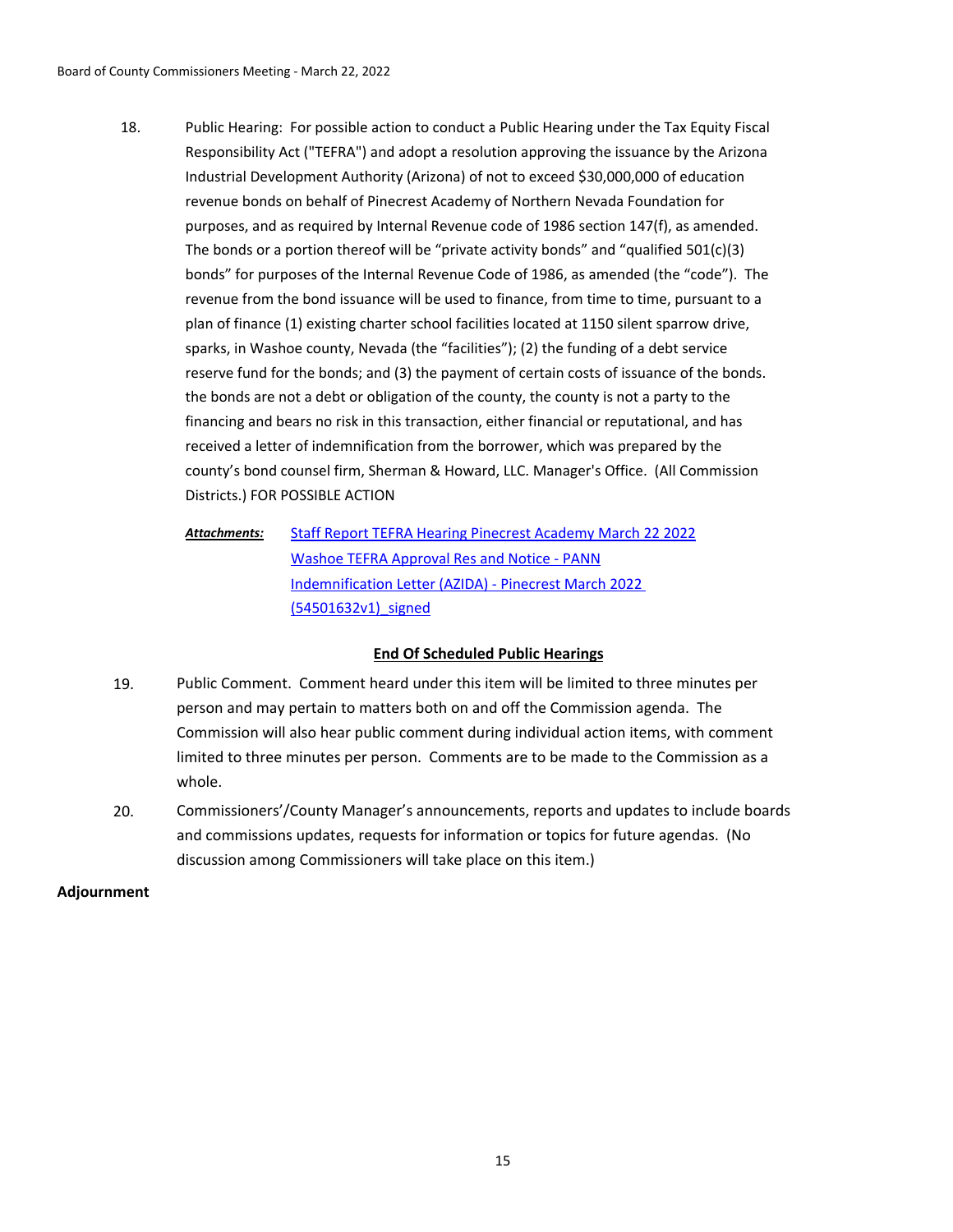Various boards/commissions the Washoe County Commissioners may be a member of or liaison to:

# Chair Hartung

Community Homelessness Advisory Board (alternate) EDAWN (Economic Development Authority of Western Nevada) Nevada Association of Counties Board of Directors (NACO) Regional Transportation Commission Truckee Meadows Regional Planning Agency Governing Board Truckee Meadows Water Authority Board Truckee River Flood Management Authority Washoe County Stadium Authority Washoe County Investment Committee Western Regional Water Commission

# Vice-Chair Hill

Community Homelessness Advisory Board Downtown Reno Business Improvement District EDAWN (Economic Development Authority of Western Nevada) (alternate) Nevada Tahoe Conservation District Board of Supervisors Regional Transportation Commission (alternate) Tahoe Prosperity Center Board of Directors Tahoe Regional Planning Agency Governing Board Tahoe Transportation District Board of Directors Tahoe Transportation Commission Truckee Meadows Regional Planning Agency Governing Board Truckee Meadows Water Authority Board Truckee River Flood Management Authority Washoe County Internal Audit Committee (alternate) Washoe County Investment Committee Washoe County Legislative Liaison Washoe County Stadium Authority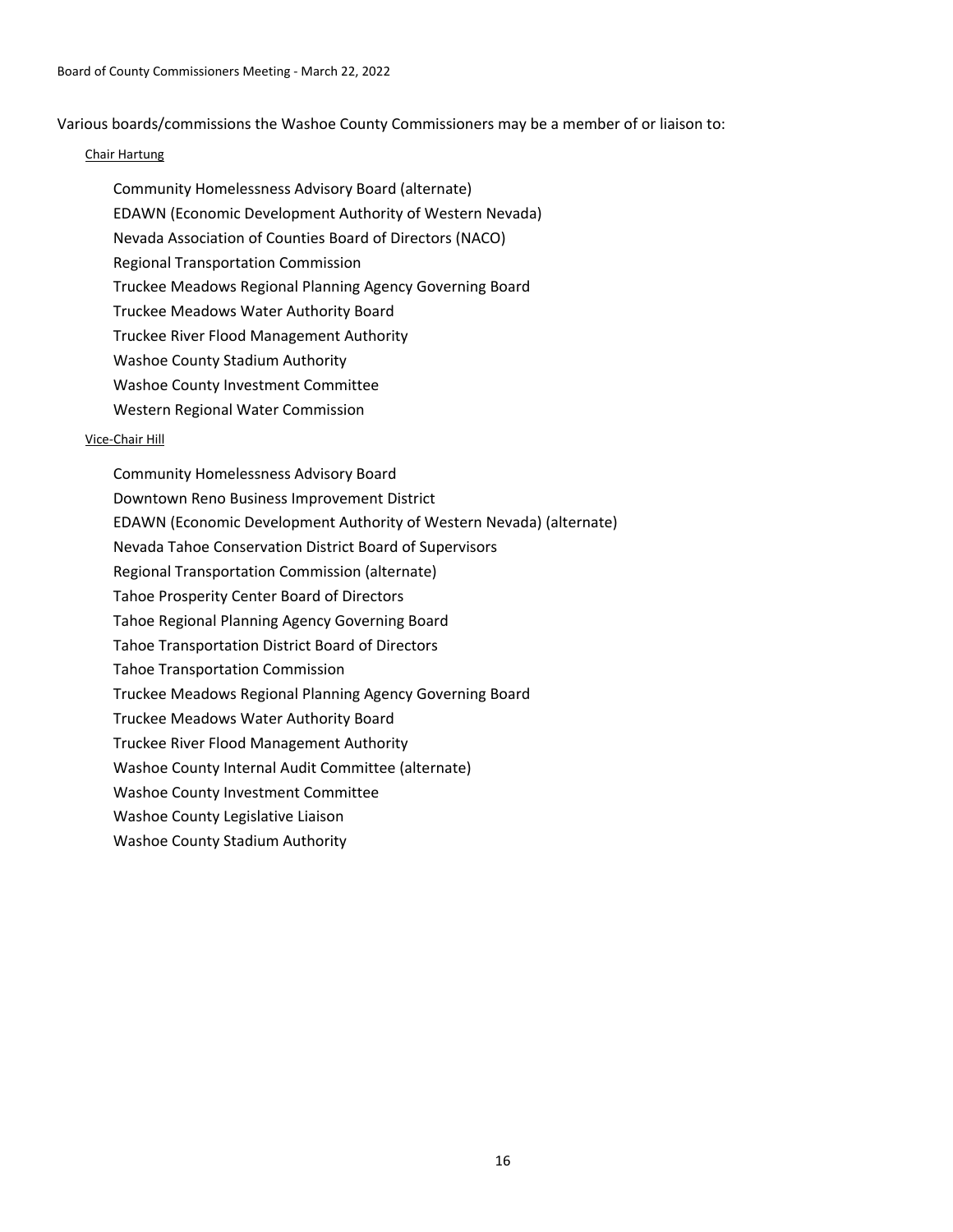## Commissioner Lucey

Community Homelessness Advisory Board Nevada Association of Counties Board of Directors (NACO) Regional Transportation Commission Reno-Sparks Convention & Visitors Authority Tahoe Regional Planning Agency Governing Board (alternate) Tahoe Transportation District Board of Directors (alternate) Tahoe Transportation Commission (alternate) Truckee Meadows Water Authority Board (alternate) Truckee River Flood Management Authority (alternate) Washoe County Criminal Justice Advisory Committee Washoe County District Board of Health Washoe County Legislative Liaison Washoe County School District Capital Funding Protection Committee Washoe County School District Oversight Panel Washoe County Stadium Authority (alternate) Western Nevada Development District (WNDD) (alternate) Western Regional Water Commission

## Commissioner Jung

Washoe County Animal Services Advisory Board Downtown Reno Business Improvement District (alternate) Nevada Tahoe Conservation District Board of Supervisors (alternate) Nevadaworks (alternate) Regional Transportation Commission (alternate) Truckee Meadows Water Authority Board (alternate) Truckee River Flood Management Authority (alternate) Washoe County Open Space and Regional Parks Commission Liaison Washoe County Senior Services Advisory Board Liaison Washoe County Stadium Authority (alternate)